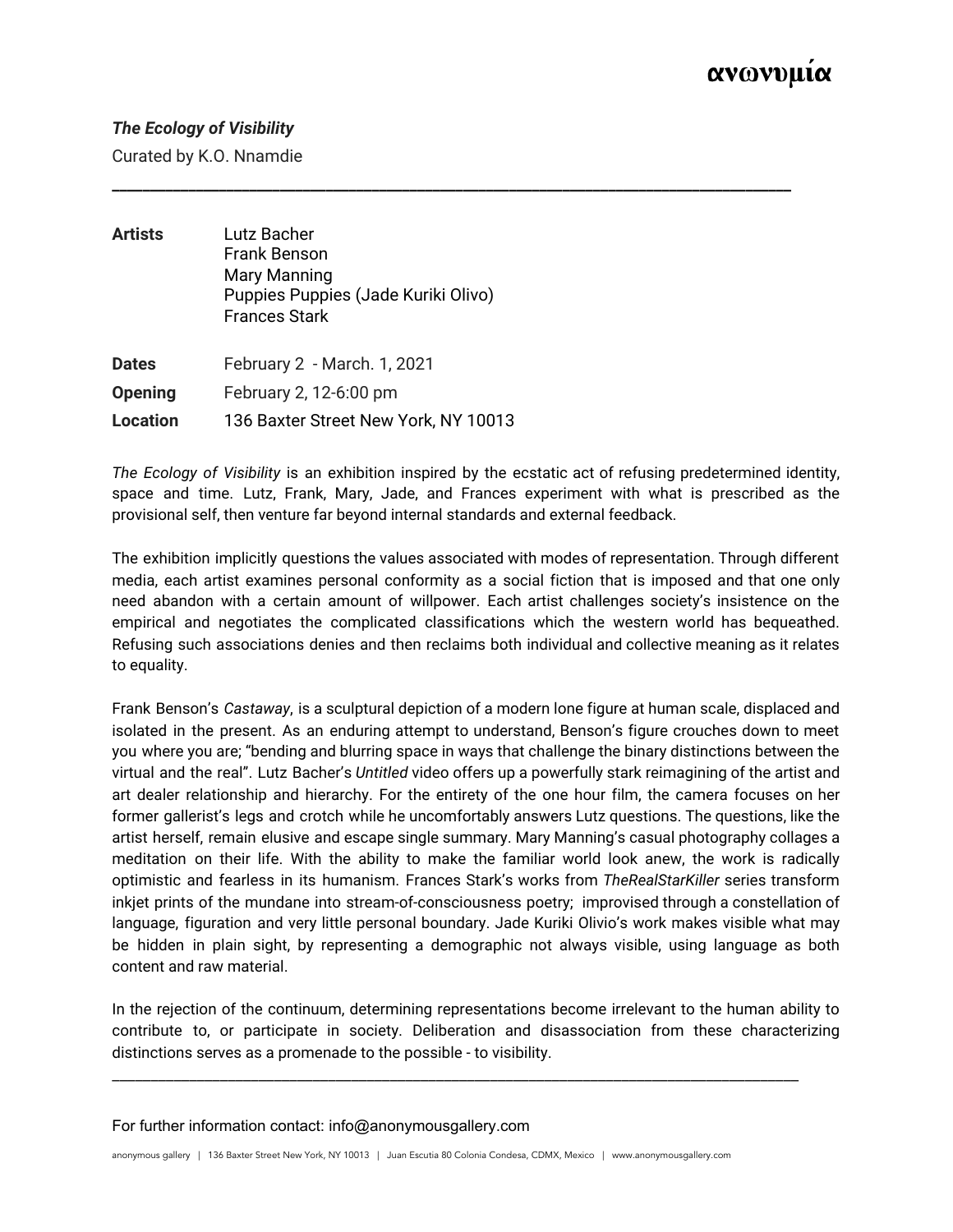# ανωνυμία

**Lutz Bacher** lived and worked in New York (d. 2019). Recent solo exhibitions include University Art Gallery, University of California, Irvine (2019); K21 Ständehaus, Düsseldorf (2018); Lafayette Anticipations - Fondation d'entreprise Galeries Lafayette, Paris (2018); KADIST, San Francisco (2017); Yale Union, Portland (2016); Greene Naftali Garage, Brooklyn (2016); Secession, Vienna (2016); Greene Naftali, New York (2015); Aspen Art Museum, Aspen (2014); Greene Naftali, New York (2014). Her work is in the collections of the Art Institute of Chicago, Chicago; Berkeley Art Museum and Pacific Film Archive, Berkeley; Metropolitan Museum of Art, New York; The Museum of Modern Art, New York; San Francisco Museum of Modern Art, San Francisco; Walker Art Center, Minneapolis; and the Whitney Museum of American Art, New York.

**Frank Benson** (b. 1976, Virginia, USA) lives and works in Brooklyn, NY. Working in sculpture and photography, Benson's practice centers on concepts of arrested movement and the use of digital tools in the creation of sculpture. Increasingly, Benson has employed technology in the production of works – for example, the translation of photographs of human models into meticulously-crafted 'wireframe' virtual models and 3-D prints. These models serve as the basis for hyper-real and minutely-finished statues, all of which drawing on Benson's own circle of artist and creatives. In 2019, Benson's work was the subject of a survey at the Astrup Fearnley Museet, Oslo. His work has been included in major group exhibitions, including *Like Life: Sculpture, Color, and the Body,* The Met Breuer, New York, 2018, *Art in the Ages of the Internet: 1989 to today*, Institute of Contemporary Art, Boston, 2018, *2015 Triennial: Surround Audience*, New Museum, New York, among others.

**Mary Manning** (b. 1972, Alton, IL) lives and works in New York City. They began taking photos of her everyday encounters while living in San Francisco in the 90's. Subjects include dance performances, the plastic partition between street and inside a bodega, trees, lovers, plastic bags. They weave together the invisible relationships that happen between the visible subjects. Their book Blueprint, JMS Press, was published in 2018 to coincide with a solo exhibition at Little Sister, Toronto. Other recent solo shows include those at CANADA, Cleopatra's, Brooklyn; and Jackie Klempay, Brooklyn. They have been in group shows at Situations, NY; Andrew Edlin Gallery, NY; The First and Only East Hampton Biennial, NY. Peradam Press published her first book, First Impressions of Greece, in 2014.

**Puppies Puppies (Jade Kuriki Olivo)**, (b. 1989, Texas) lives and works in New York. She recently had solo exhibitions at Remai Modern, Saskatoon 2019; Halle für Kunst, Lüneburg 2019; Balice Hertling, Paris 2019; Queer Thoughts, New York 2019; Galerie Barbara Weiss, Berlin 2018; XYZ Collective, Tokyo 2018; Overduin & Co., Los Angeles 2017; Oracle, Berlin 2017; T293, Rome 2017; BFA Boatos, Sao Paulo 2016. Her work was included in the 2017 Whitney Biennial, and the 9th Berlin Biennale.

**Frances Stark** (Newport Beach, California, 1967, lives and works in Los Angeles) has had recent survey exhibitions including "Uh-Oh: Frances Stark 1991-2015" at the Hammer Museum, Los Angeles (2015-2016) and the Museum of Fine Arts, Boston (2016-2017, and "Intimism" at the Art Institute of Chicago (2015). Her works have been presented in major international exhibitions, including "Censorship Now!" in the Whitney Biennial, New York (2017), "Bobby Jesus's Alma Matter…" at the Carnegie International, Pittsburg (2013), "Put a Song in your Thing" at Performa, New York (2011), and her digital video "My Best Thing", first shown at the 54th Venice Biennial (2011). Additional solo exhibitions by Frances Stark include the Julia Stoschek Collection, Düsseldorf (2013); MoMA P.S. 1, New York (2011); the M.I.T. List Center, Cambridge (2010); Portikus, Frankfurt (2008); FRAC Bourgogne, Dijon (2007), and the Van Abbe Museum, Eindhoven (2007), among others. She was a 2018 nominee for the Hugo Boss Prize, and the 2015 recipient of the Absolut Art Award. Her work is included in the collections of the MoMA, New York, the Metropolitan Museum of Art, New York, SFMoMA, San Francisco, Los Angeles County Museum of Modern Art, Los Angeles, the Museum of Modern Art, Warsaw, and others.

### **ABOUT THE CURATOR:**

For further information contact: info@anonymousgallery.com